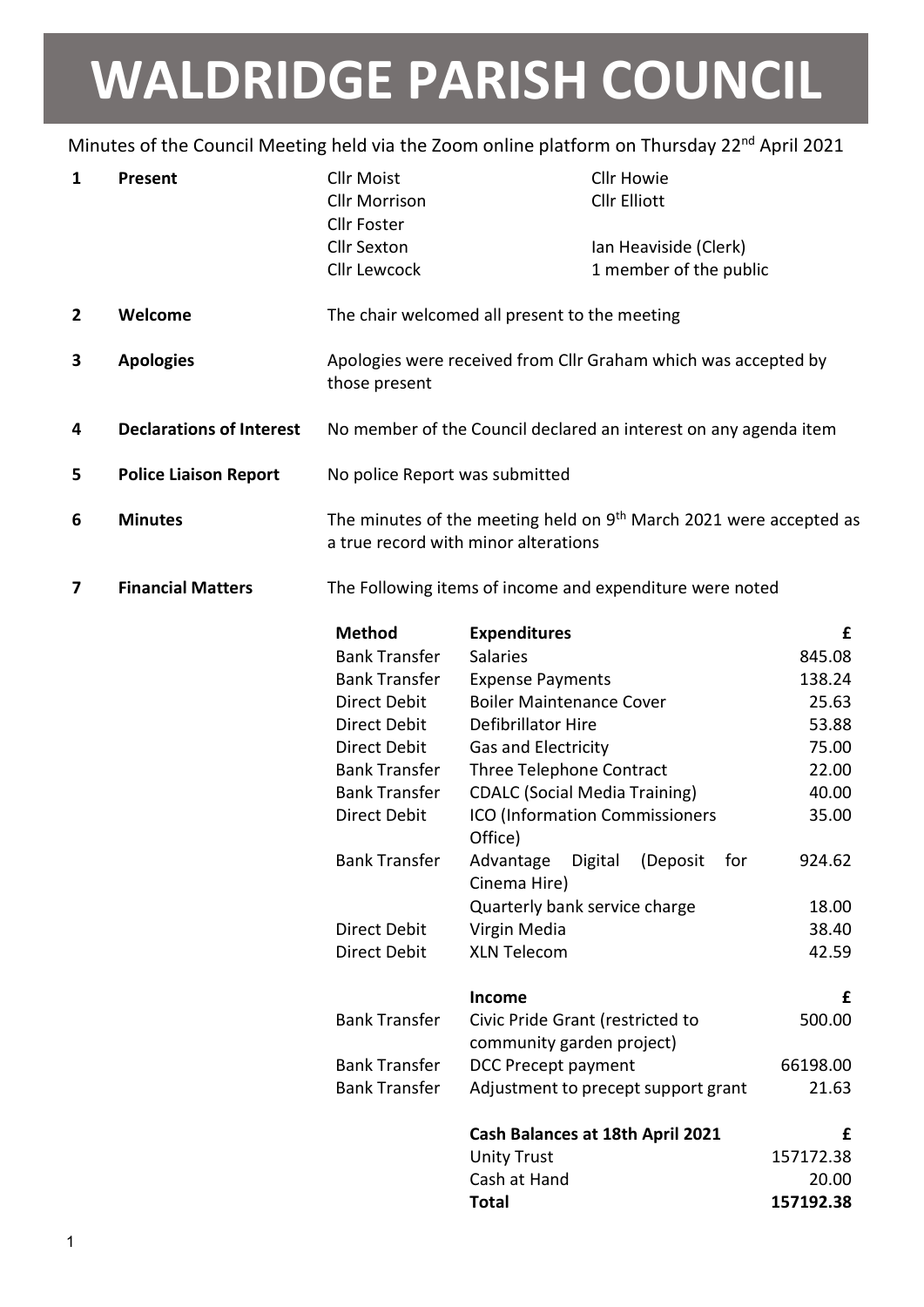|   |                                                        | <b>Equipment Purchases</b><br>It was agreed to purchase and HP Officejet 7720 printer approximate<br>price £124+VAT                                                                                                                                                                                                                  |  |  |
|---|--------------------------------------------------------|--------------------------------------------------------------------------------------------------------------------------------------------------------------------------------------------------------------------------------------------------------------------------------------------------------------------------------------|--|--|
|   |                                                        | It was agreed to purchase a Bonsaii 20-Sheet Cross-Cut Paper<br>Shredder approximate price £100+VAT                                                                                                                                                                                                                                  |  |  |
| 8 | <b>Motions</b>                                         | The Following Motions were put before the Council                                                                                                                                                                                                                                                                                    |  |  |
|   | Motion 1 - Cllr Howie                                  | Book bags for under 5's                                                                                                                                                                                                                                                                                                              |  |  |
|   |                                                        | Motion-                                                                                                                                                                                                                                                                                                                              |  |  |
|   |                                                        | 1. That the Parish Council agree to fund a number of book bags for<br>under 5s at an approximate cost of £6.00 per unit.<br>2. That a budget is set for the project<br>3. That a target date for distribution should be agreed                                                                                                       |  |  |
|   |                                                        | Questions were raised about the numbers and how they would be<br>identified, the sustainability of the project,                                                                                                                                                                                                                      |  |  |
|   |                                                        | The motion was denied                                                                                                                                                                                                                                                                                                                |  |  |
|   | Motion 2 - Cllr Moist                                  | Motion - To amend the Councils Standing Order Nos 9 (b) and 9(d) to<br>render them compliant with previous resolutions.                                                                                                                                                                                                              |  |  |
|   |                                                        | New clauses to read:                                                                                                                                                                                                                                                                                                                 |  |  |
|   |                                                        | b. No motion may be moved at a meeting unless it is on the agenda and<br>the mover has given written notice of its wording to the Proper Officer<br>at least (6) clear days before the meeting. Clear days do not include the<br>day of the notice or the day of the meeting.                                                        |  |  |
|   |                                                        | d. If the Proper Officer considers the wording of a motion received in<br>accordance with standing order 9(b) is not clear in meaning, the motion<br>shall be rejected until the mover of the motion resubmits it, so that it<br>can be understood, in writing, to the Proper Officer at least (6) clear<br>days before the meeting. |  |  |
|   |                                                        | The motions was accepted                                                                                                                                                                                                                                                                                                             |  |  |
| 8 | <b>Policies For Discussion</b><br>and / or Review      | Social Media Policy - This policy was adopted                                                                                                                                                                                                                                                                                        |  |  |
|   |                                                        | Safeguarding Children and Young People Policy - This policy was<br>adopted                                                                                                                                                                                                                                                           |  |  |
|   |                                                        | Public Participation Policy - This policy was adopted                                                                                                                                                                                                                                                                                |  |  |
| 9 | <b>Action Log Update and</b><br><b>Ongoing Matters</b> | Community Garden: Project Update:                                                                                                                                                                                                                                                                                                    |  |  |
|   |                                                        | Official E Mail address and Domain: Project Update - This is to be<br>progressed as soon as possible                                                                                                                                                                                                                                 |  |  |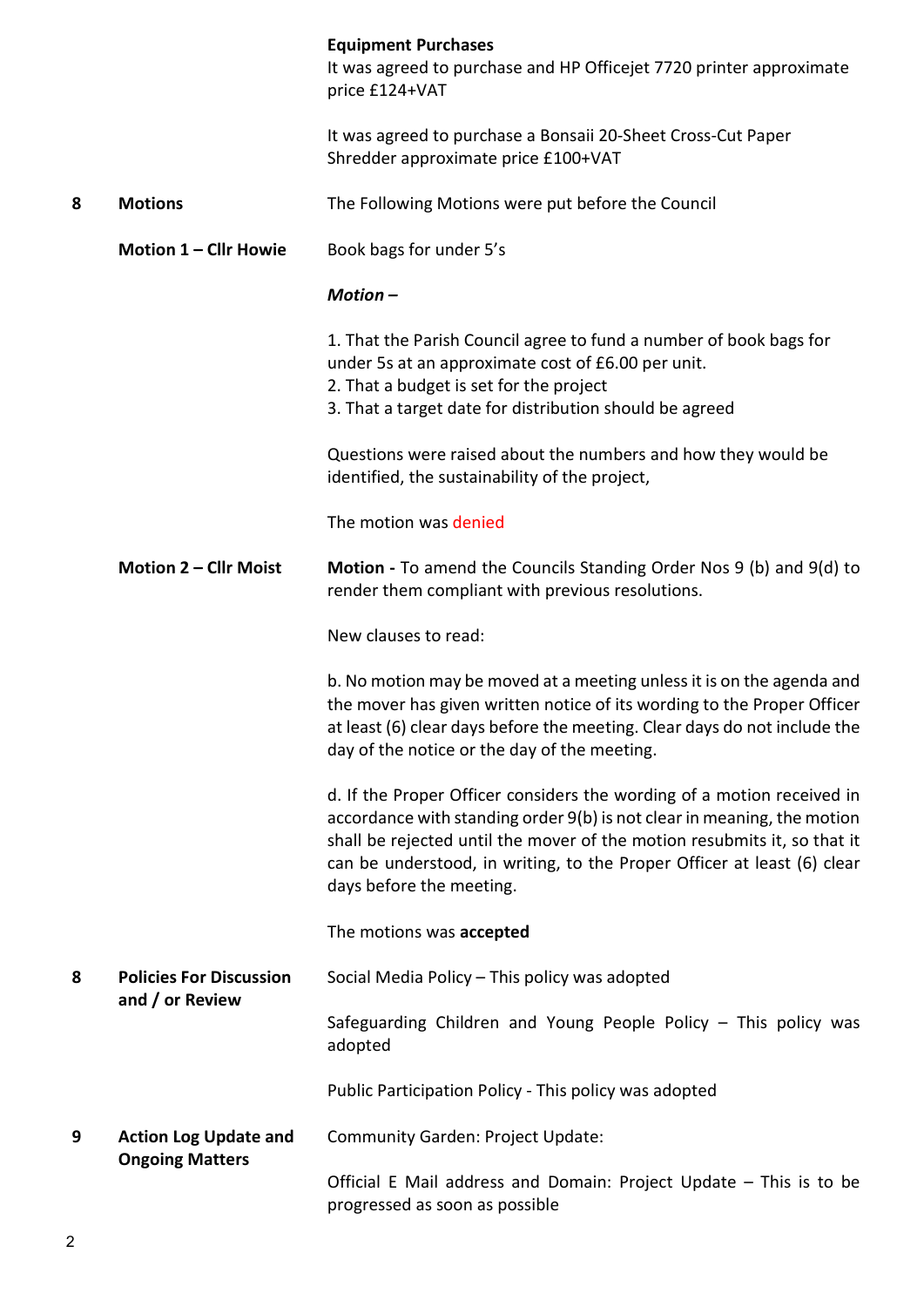Parish Rooms Refurbishment: Project Update – awaiting Building Regulations submission

Help for the vulnerable: Project Update – no update

 Parish Savings Account: Project Update - A 90 day notice Savings Account has been opened with Redwood Bank at an interest rate of 0.7%.

 EV Charging: Project Update – project is still moving nothing new to report

 Payroll Services: Project Update – A meeting has been held with DCC payroll department and information is being gathered so they can calculate payroll, taxes and pension and pay them via BACS from our account. It is likely that DCC will calculate April payments however BACS will not be available until May

 Password and Data Security: Project Update – This is ongoing and will be completed once end of year tasks are done

 Play Area Millennium Green: Project Update – awaiting word from contractor

Parish Council Events: Project Updates

Easter Event – The Evernt went well with a final cost of £113.44

Waldridge Weekender

- Deposit has been paid
- Date for events is Friday 6th August, Saturday 7th August & Sunday 8th August 2021 (subject to Coronavirus restrictions).

Summer Fayre – to be discussed at next meeting

10 Parish Matters and County Councillors Report – No report

Matters for Discussion

Planning Applications - made since the last meeting:

DM/21/00792/FPA Land To The South East Of Fern Meadows Waldridge Road Waldridge Construction of 1 No 4 bedroom dwelling with attached garage

Post Agenda Planning Applications – There were none to report

Correspondence received –

f Road access to Cedar This matter is to be investigated via the County Council to see what Street, Waldridge village can be done to assist the residents

-